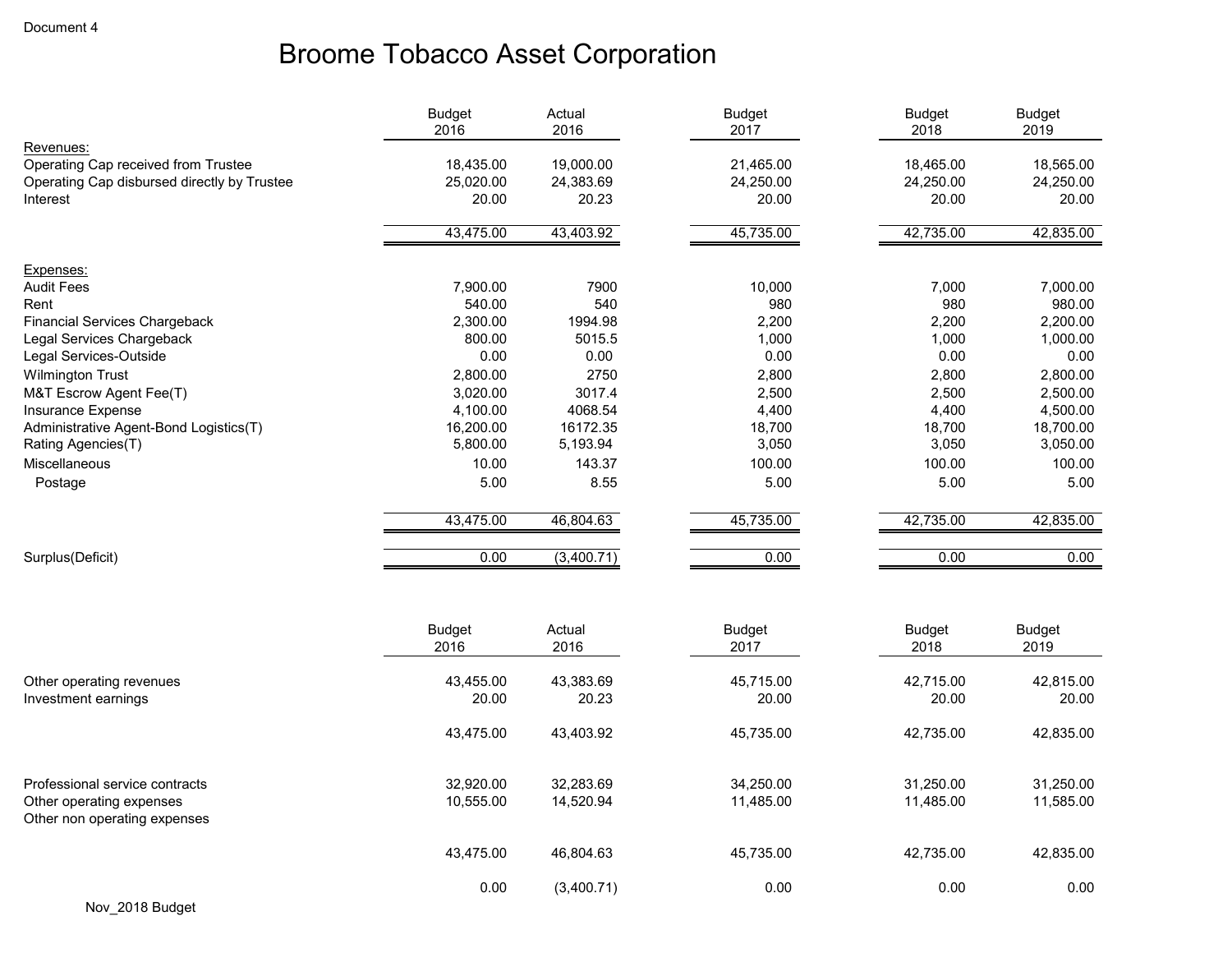|                                                          | <b>Budget</b><br>2016 | Actual<br>2016 | <b>Budget</b><br>2017 | <b>Budget</b><br>2018 | <b>Budget</b><br>2020 | <b>Budget</b><br>2021 |
|----------------------------------------------------------|-----------------------|----------------|-----------------------|-----------------------|-----------------------|-----------------------|
| Revenues:                                                |                       |                |                       |                       |                       |                       |
| Operating Cap received from Trustee                      | 18,435.00             | 19,000.00      | 21,465.00             | 18,465.00             | 21,665.00             | 22,265.00             |
| Operating Cap disbursed directly by Trustee              | 25,020.00             | 24,383.69      | 24,250.00             | 24,250.00             | 24,250.00             | 24,250.00             |
| Interest                                                 | 20.00                 | 20.23          | 20.00                 | 20.00                 | 20.00                 | 20.00                 |
|                                                          | 43,475.00             | 43,403.92      | 45,735.00             | 42,735.00             | 45,935.00             | 46,535.00             |
| Expenses:                                                |                       |                |                       |                       |                       |                       |
| <b>Audit Fees</b>                                        | 7,900.00              | 7900           | 10,000                | 7,000                 | 10,000.00             | 10,500.00             |
| Rent                                                     | 540.00                | 540            | 980                   | 980                   | 980.00                | 980.00                |
| <b>Financial Services Chargeback</b>                     | 2,300.00              | 1994.98        | 2,200                 | 2,200                 | 2,200.00              | 2,200.00              |
| Legal Services Chargeback                                | 800.00                | 5015.5         | 1,000                 | 1,000                 | 1,000.00              | 1,000.00              |
| Legal Services-Outside                                   | 0.00                  | 0.00           | 0.00                  | 0.00                  | 0.00                  | 0.00                  |
| <b>Wilmington Trust</b>                                  | 2,800.00              | 2750           | 2,800                 | 2,800                 | 2,800.00              | 2,800.00              |
| M&T Escrow Agent Fee(T)                                  | 3,020.00              | 3017.4         | 2,500                 | 2,500                 | 2,500.00              | 2,500.00              |
| Insurance Expense                                        | 4,100.00              | 4068.54        | 4,400                 | 4,400                 | 4,600.00              | 4,700.00              |
| Administrative Agent-Bond Logistics(T)                   | 16,200.00             | 16172.35       | 18,700                | 18,700                | 18,700.00             | 18,700.00             |
| Rating Agencies(T)                                       | 5,800.00              | 5,193.94       | 3,050                 | 3,050                 | 3,050.00              | 3,050.00              |
| <b>Miscellaneous</b>                                     | 10.00                 | 143.37         | 100.00                | 100.00                | 100.00                | 100.00                |
| Postage                                                  | 5.00                  | 8.55           | 5.00                  | 5.00                  | 5.00                  | 5.00                  |
|                                                          |                       |                |                       |                       |                       |                       |
|                                                          | 43,475.00             | 46,804.63      | 45,735.00             | 42,735.00             | 45,935.00             | 46,535.00             |
| Surplus(Deficit)                                         | 0.00                  | (3,400.71)     | 0.00                  | 0.00                  | 0.00                  | 0.00                  |
|                                                          |                       |                |                       |                       |                       |                       |
|                                                          | <b>Budget</b>         | Actual         | <b>Budget</b>         | <b>Budget</b>         | <b>Budget</b>         | <b>Budget</b>         |
|                                                          | 2016                  | 2016           | 2017                  | 2018                  | 2020                  | 2021                  |
| Other operating revenues                                 | 43,455.00             | 43,383.69      | 45,715.00             | 42,715.00             | 45,915.00             | 46,515.00             |
| Investment earnings                                      | 20.00                 | 20.23          | 20.00                 | 20.00                 | 20.00                 | 20.00                 |
|                                                          |                       |                |                       |                       |                       |                       |
|                                                          | 43,475.00             | 43,403.92      | 45,735.00             | 42,735.00             | 45,935.00             | 46,535.00             |
|                                                          |                       |                |                       |                       |                       |                       |
| Professional service contracts                           | 32,920.00             | 32,283.69      | 34,250.00             | 31,250.00             | 34,250.00             | 34,750.00             |
| Other operating expenses<br>Other non operating expenses | 10,555.00             | 14,520.94      | 11,485.00             | 11,485.00             | 11,685.00             | 11,785.00             |
|                                                          | 43,475.00             | 46,804.63      | 45,735.00             | 42,735.00             | 45,935.00             | 46,535.00             |
|                                                          | 0.00                  | (3,400.71)     | 0.00                  | 0.00                  | 0.00                  | 0.00                  |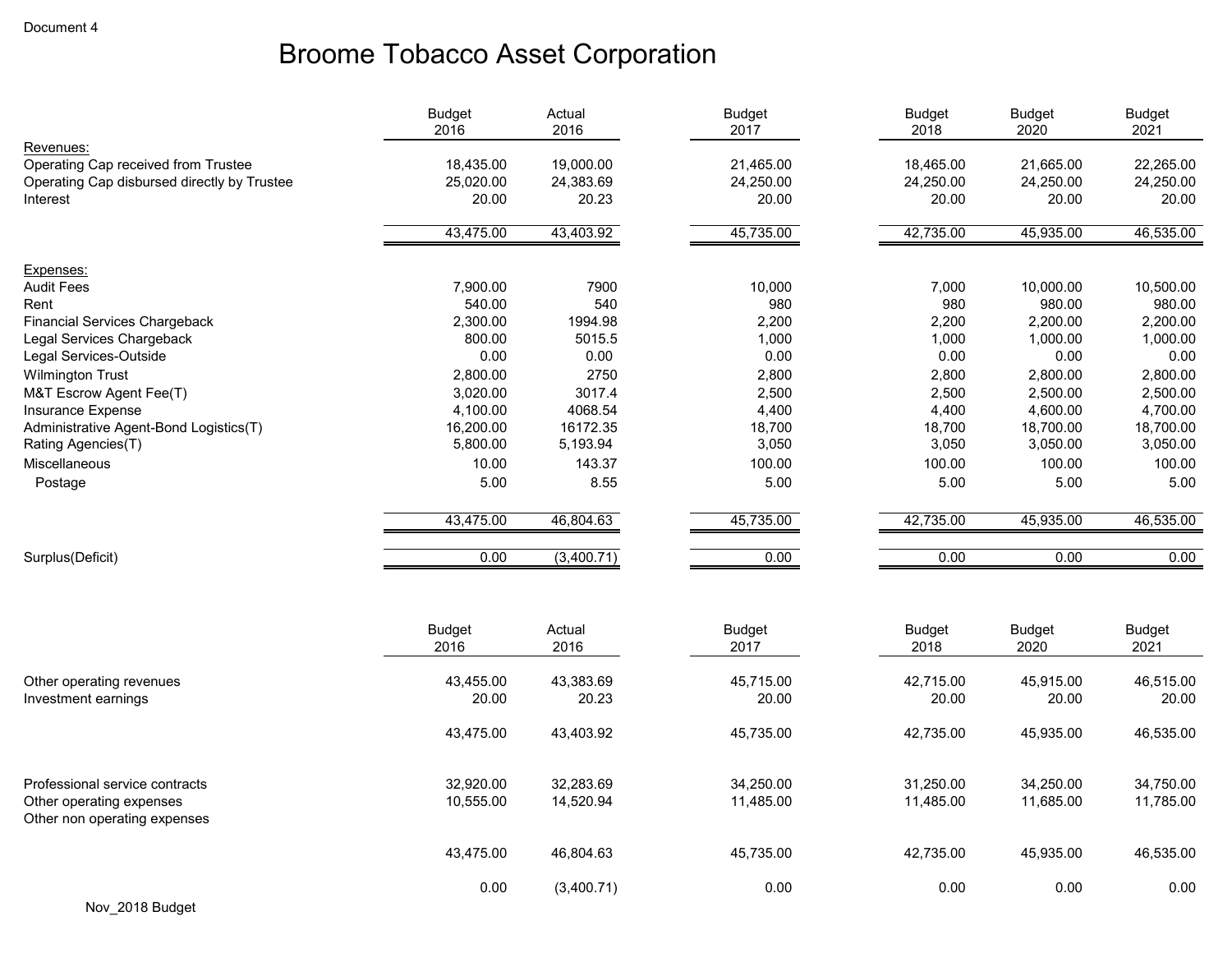|                                             | <b>Budget</b><br>2016 | Actual<br>2016 | Budget<br>2017 | <b>Budget</b><br>2018 | <b>Budget</b><br>2022 |
|---------------------------------------------|-----------------------|----------------|----------------|-----------------------|-----------------------|
| Revenues:                                   |                       |                |                |                       |                       |
| Operating Cap received from Trustee         | 18,435.00             | 19,000.00      | 21,465.00      | 18,465.00             | 22,865.00             |
| Operating Cap disbursed directly by Trustee | 25,020.00             | 24,383.69      | 24,250.00      | 24,250.00             | 24,250.00             |
| Interest                                    | 20.00                 | 20.23          | 20.00          | 20.00                 | 20.00                 |
|                                             | 43,475.00             | 43,403.92      | 45,735.00      | 42,735.00             | 47,135.00             |
| Expenses:                                   |                       |                |                |                       |                       |
| <b>Audit Fees</b>                           | 7,900.00              | 7900           | 10,000         | 7,000                 | 11,000.00             |
| Rent                                        | 540.00                | 540            | 980            | 980                   | 980.00                |
| <b>Financial Services Chargeback</b>        | 2,300.00              | 1994.98        | 2,200          | 2,200                 | 2,200.00              |
| Legal Services Chargeback                   | 800.00                | 5015.5         | 1,000          | 1,000                 | 1,000.00              |
| Legal Services-Outside                      | 0.00                  | 0.00           | 0.00           | 0.00                  | 0.00                  |
| <b>Wilmington Trust</b>                     | 2,800.00              | 2750           | 2,800          | 2,800                 | 2,800.00              |
| M&T Escrow Agent Fee(T)                     | 3,020.00              | 3017.4         | 2,500          | 2,500                 | 2,500.00              |
| Insurance Expense                           | 4,100.00              | 4068.54        | 4,400          | 4,400                 | 4,800.00              |
| Administrative Agent-Bond Logistics(T)      | 16,200.00             | 16172.35       | 18,700         | 18,700                | 18,700.00             |
| Rating Agencies(T)                          | 5,800.00              | 5,193.94       | 3,050          | 3,050                 | 3,050.00              |
| Miscellaneous                               | 10.00                 | 143.37         | 100.00         | 100.00                | 100.00                |
| Postage                                     | 5.00                  | 8.55           | 5.00           | 5.00                  | 5.00                  |
|                                             | 43,475.00             | 46,804.63      | 45,735.00      | 42,735.00             | 47,135.00             |
| Surplus(Deficit)                            | 0.00                  | (3,400.71)     | 0.00           | 0.00                  | 0.00                  |
|                                             |                       |                |                |                       |                       |
|                                             | <b>Budget</b>         | Actual         | <b>Budget</b>  | <b>Budget</b>         | <b>Budget</b>         |
|                                             | 2016                  | 2016           | 2017           | 2018                  | 2022                  |

|                                                                                            | ZUID                   | ZUID                   | ZU I I                 | ZUIO                   | ZUZZ                   |
|--------------------------------------------------------------------------------------------|------------------------|------------------------|------------------------|------------------------|------------------------|
| Other operating revenues<br>Investment earnings                                            | 43,455.00<br>20.00     | 43,383.69<br>20.23     | 45,715.00<br>20.00     | 42,715.00<br>20.00     | 47,115.00<br>20.00     |
|                                                                                            | 43,475.00              | 43,403.92              | 45,735.00              | 42,735.00              | 47,135.00              |
| Professional service contracts<br>Other operating expenses<br>Other non operating expenses | 32.920.00<br>10,555.00 | 32,283.69<br>14,520.94 | 34,250.00<br>11,485.00 | 31,250.00<br>11,485.00 | 35,250.00<br>11,885.00 |
|                                                                                            | 43,475.00              | 46,804.63              | 45,735.00              | 42,735.00              | 47,135.00              |
|                                                                                            | 0.00                   | (3,400.71)             | 0.00                   | 0.00                   | 0.00                   |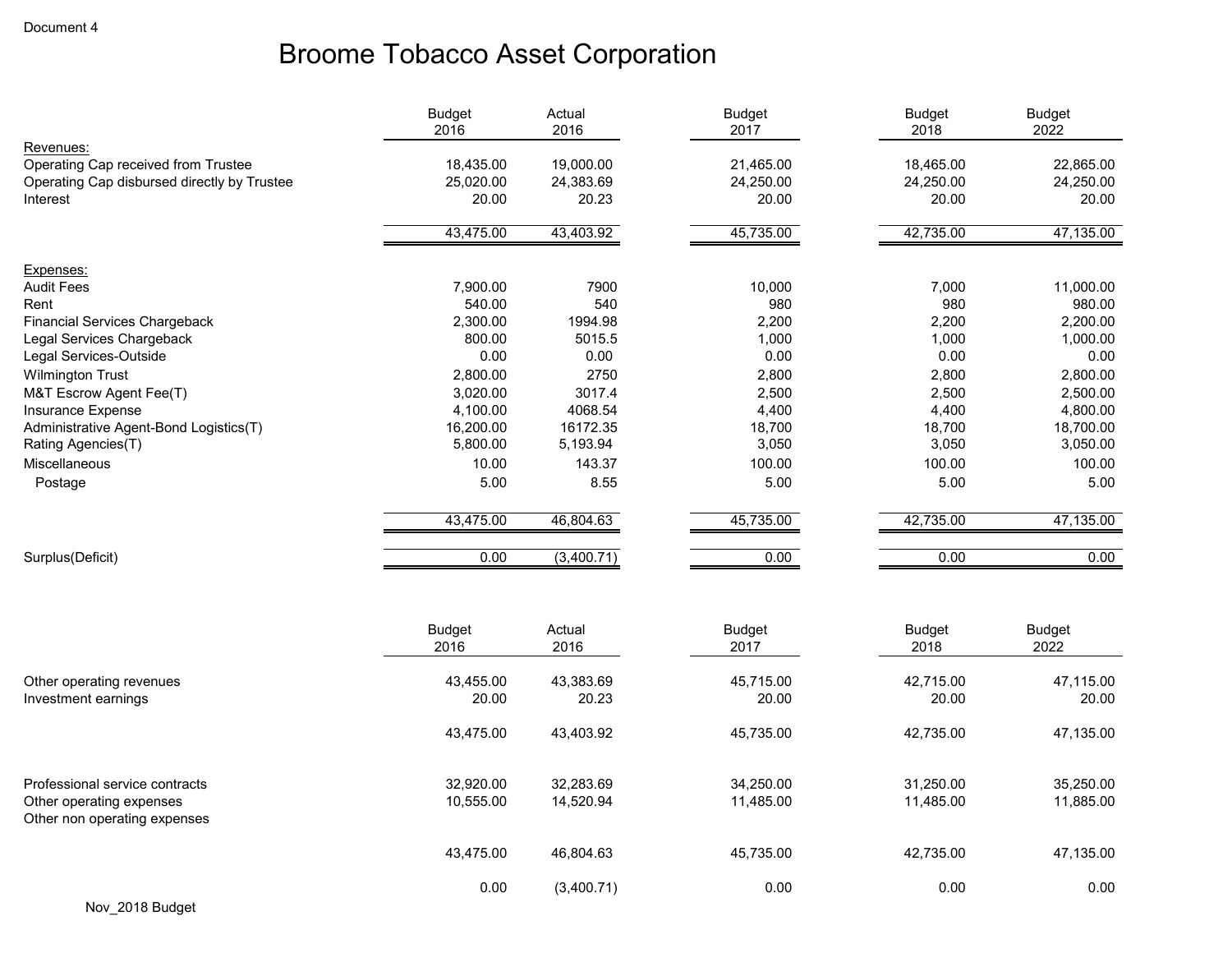|                                             | <b>Budget</b><br>2016 | Actual<br>2016 | <b>Budget</b><br>2017          | <b>Budget</b><br>2018 |                       |
|---------------------------------------------|-----------------------|----------------|--------------------------------|-----------------------|-----------------------|
| Revenues:                                   |                       |                |                                |                       |                       |
| Operating Cap received from Trustee         | 18,435.00             | 19,000.00      | 21,465.00                      | 18,465.00             |                       |
| Operating Cap disbursed directly by Trustee | 25,020.00             | 24,383.69      | 24,250.00                      | 24,250.00             |                       |
| Interest                                    | 20.00                 | 20.23          | 20.00                          | 20.00                 |                       |
|                                             |                       |                |                                |                       | from Operat           |
|                                             | 43,475.00             | 43,403.92      | 45,735.00                      | 42,735.00             |                       |
| Expenses:                                   |                       |                |                                |                       |                       |
| <b>Audit Fees</b>                           | 7,900.00              | 7900           | 10,000                         | 7,000                 | Expenses:             |
| Rent                                        | 540.00                | 540            | 980                            | 980                   | <b>Audit Fees</b>     |
| <b>Financial Services Chargeback</b>        | 2,300.00              | 1994.98        | 2,200                          | 2,200                 | Rent                  |
| Legal Services Chargeback                   | 800.00                | 5015.5         | 1,000                          | 1,000                 | <b>Financial Se</b>   |
| Legal Services-Outside                      | 0.00                  | 0.00           | 0.00                           | 0.00                  | Legal Servic          |
| <b>Wilmington Trust</b>                     | 2,800.00              | 2750           | 2,800                          | 2,800                 | Wilmington            |
| M&T Escrow Agent Fee(T)                     | 3,020.00              | 3017.4         | 2,500                          | 2,500                 | Insurance E:          |
| Insurance Expense                           | 4,100.00              | 4068.54        | 4,400                          | 4,400                 | Miscellaneor          |
| Administrative Agent-Bond Logistics(T)      | 16,200.00             | 16172.35       | 18,700                         | 18,700                |                       |
| Rating Agencies(T)                          | 5,800.00              | 5,193.94       | 3,050                          | 3,050                 |                       |
| <b>Miscellaneous</b>                        | 10.00                 | 143.37         | 100.00                         | 100.00                |                       |
| Postage                                     | 5.00                  | 8.55           | 5.00                           | 5.00                  | <b>Expenses to</b>    |
|                                             | 43,475.00             | 46,804.63      | 45,735.00                      | 42,735.00             | <b>M&amp;T Escrow</b> |
|                                             |                       |                |                                |                       | Administrativ         |
| Surplus(Deficit)                            | 0.00                  | (3,400.71)     | 0.00                           | 0.00                  | Rating Agen           |
|                                             |                       |                |                                |                       |                       |
|                                             | $D_{11}$ $A_{22}$ +   | $A$ otuol      | $D_{11}$ $A_{22}$ <sup>+</sup> | $D_{11}$ $A_{22}$     |                       |

|                                                                                            | <b>Budget</b><br>2016  | Actual<br>2016         | <b>Budget</b><br>2017  | Budget<br>2018         |
|--------------------------------------------------------------------------------------------|------------------------|------------------------|------------------------|------------------------|
| Other operating revenues<br>Investment earnings                                            | 43,455.00<br>20.00     | 43,383.69<br>20.23     | 45,715.00<br>20.00     | 42,715.00<br>20.00     |
|                                                                                            | 43,475.00              | 43,403.92              | 45,735.00              | 42,735.00              |
| Professional service contracts<br>Other operating expenses<br>Other non operating expenses | 32,920.00<br>10,555.00 | 32,283.69<br>14,520.94 | 34,250.00<br>11,485.00 | 31,250.00<br>11,485.00 |
|                                                                                            | 43,475.00              | 46,804.63              | 45,735.00              | 42,735.00              |
| .                                                                                          | 0.00                   | (3,400.71)             | 0.00                   | 0.00                   |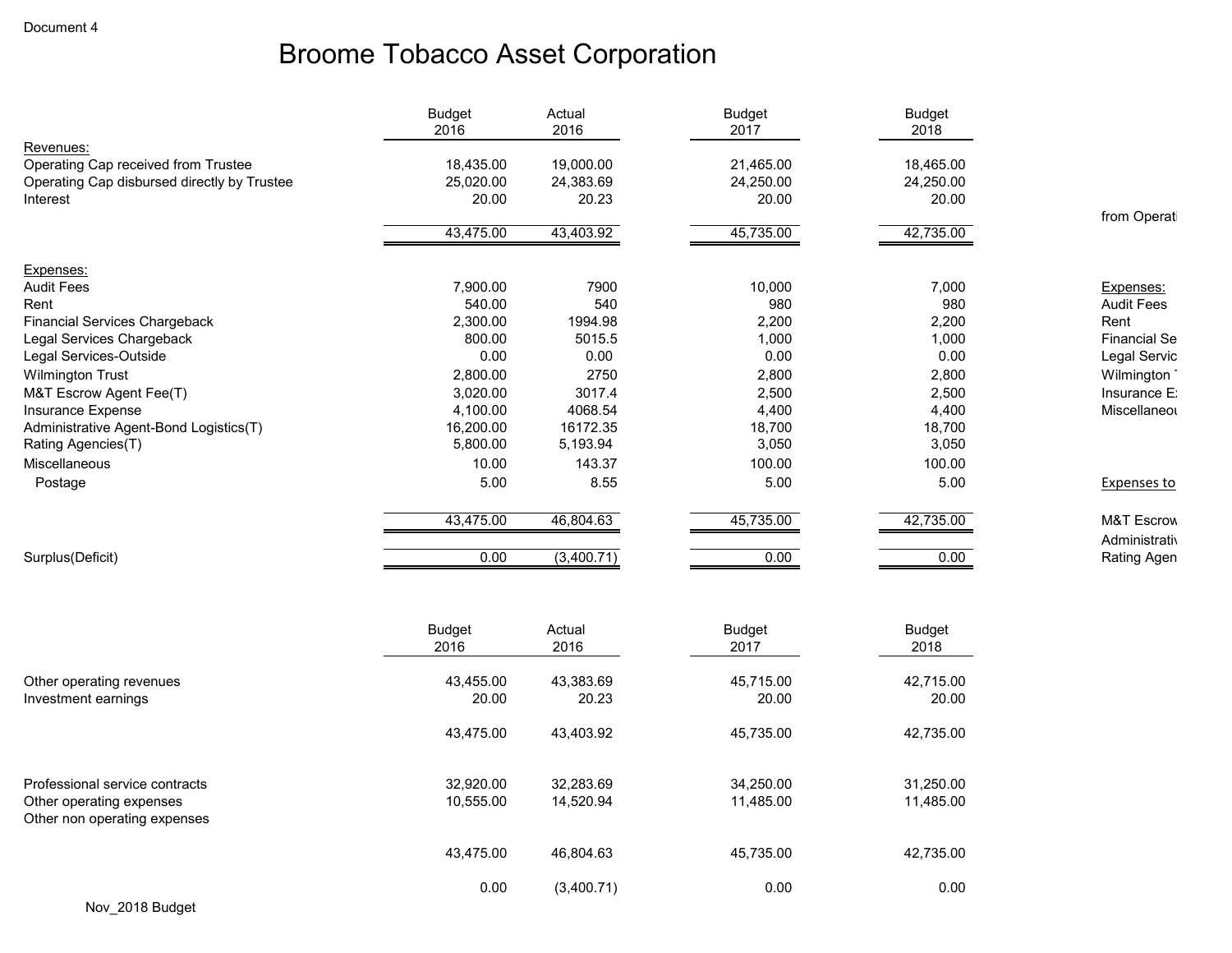|                                                          | <b>Budget</b><br>2016 | Actual<br>2016 | <b>Budget</b><br>2017 | <b>Budget</b><br>2018 |                   |
|----------------------------------------------------------|-----------------------|----------------|-----------------------|-----------------------|-------------------|
| Revenues:                                                |                       |                |                       |                       |                   |
| Operating Cap received from Trustee                      | 18,435.00             | 19,000.00      | 21,465.00             | 18,465.00             |                   |
| Operating Cap disbursed directly by Trustee              | 25,020.00             | 24,383.69      | 24,250.00             | 24,250.00             |                   |
| Interest                                                 | 20.00                 | 20.23          | 20.00                 | 20.00                 |                   |
|                                                          | 43,475.00             | 43,403.92      | 45,735.00             | 42,735.00             | ng Request        |
| Expenses:                                                |                       |                |                       |                       |                   |
| <b>Audit Fees</b>                                        | 7,900.00              | 7900           | 10,000                | 7,000                 |                   |
| Rent                                                     | 540.00                | 540            | 980                   | 980                   |                   |
| <b>Financial Services Chargeback</b>                     | 2,300.00              | 1994.98        | 2,200                 | 2,200                 |                   |
| Legal Services Chargeback                                | 800.00                | 5015.5         | 1,000                 |                       | 1,000 rvices Char |
| Legal Services-Outside                                   | 0.00                  | 0.00           | 0.00                  |                       | 0.00 es Chargeb   |
| <b>Wilmington Trust</b>                                  | 2,800.00              | 2750           | 2,800                 | 2,800                 |                   |
| M&T Escrow Agent Fee(T)                                  | 3,020.00              | 3017.4         | 2,500                 | 2,500                 |                   |
| Insurance Expense                                        | 4,100.00              | 4068.54        | 4,400                 | 4,400                 |                   |
| Administrative Agent-Bond Logistics(T)                   | 16,200.00             | 16172.35       | 18,700                | 18,700                |                   |
| Rating Agencies(T)                                       | 5,800.00              | 5,193.94       | 3,050                 | 3,050                 |                   |
| <b>Miscellaneous</b>                                     | 10.00                 | 143.37         | 100.00                | 100.00                |                   |
| Postage                                                  | 5.00                  | 8.55           | 5.00                  |                       | 5.00 be paid by   |
|                                                          | 43,475.00             | 46,804.63      | 45,735.00             | 42,735.00             |                   |
| Surplus(Deficit)                                         | 0.00                  | (3,400.71)     | 0.00                  | 0.00                  |                   |
|                                                          |                       |                |                       |                       |                   |
|                                                          | <b>Budget</b>         | Actual         | <b>Budget</b>         | <b>Budget</b>         |                   |
|                                                          | 2016                  | 2016           | 2017                  | 2018                  |                   |
| Other operating revenues                                 | 43,455.00             | 43,383.69      | 45,715.00             | 42,715.00             |                   |
| Investment earnings                                      | 20.00                 | 20.23          | 20.00                 | 20.00                 |                   |
|                                                          | 43,475.00             | 43,403.92      | 45,735.00             | 42,735.00             |                   |
| Professional service contracts                           | 32,920.00             | 32,283.69      | 34,250.00             | 31,250.00             |                   |
| Other operating expenses<br>Other non operating expenses | 10,555.00             | 14,520.94      | 11,485.00             | 11,485.00             |                   |
|                                                          | 43.475.00             | 46,804.63      | 45,735.00             | 42.735.00             |                   |

0.00 (3,400.71) 0.00 0.00 0.00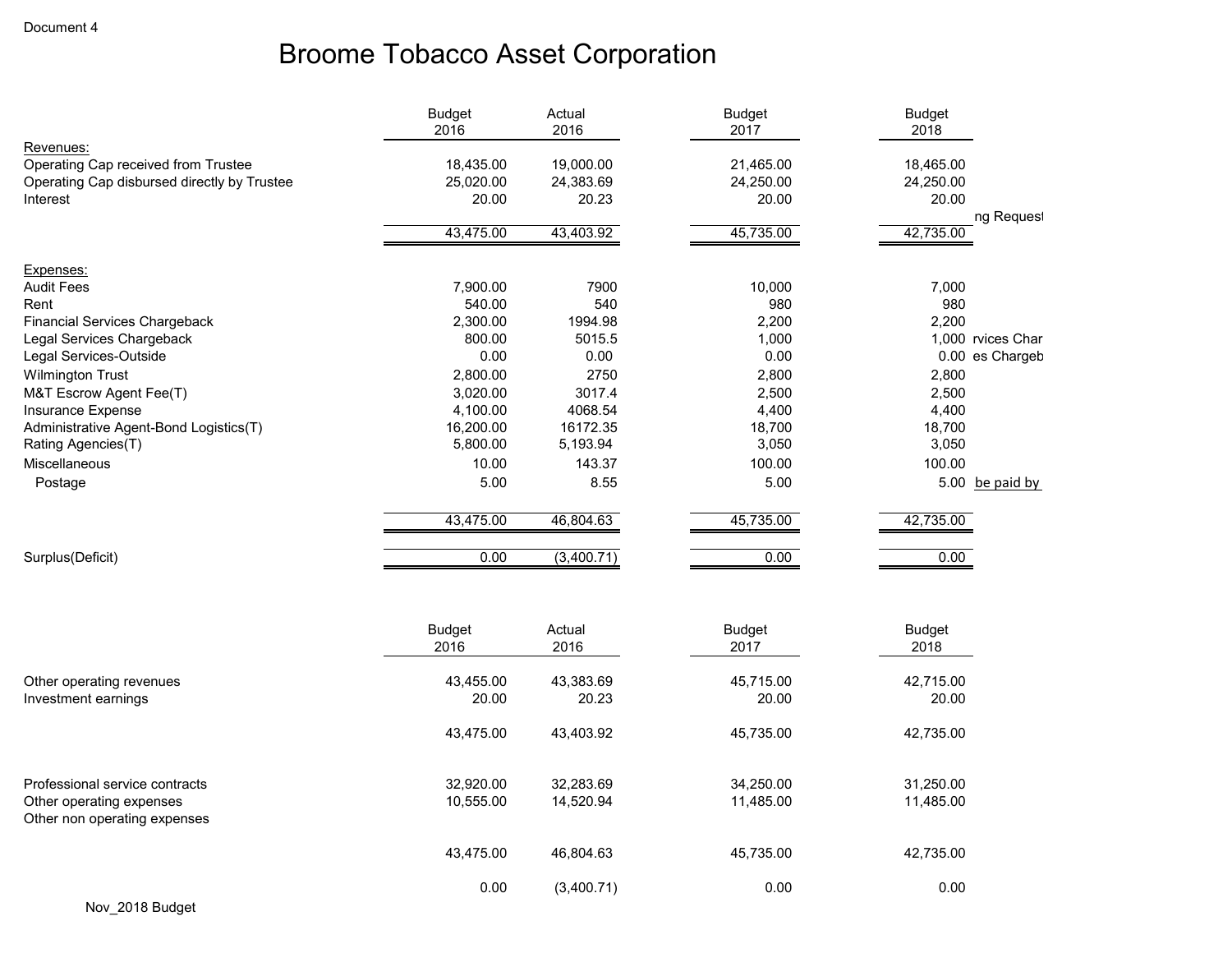|                                             | <b>Budget</b><br>2016 | Actual<br>2016 | <b>Budget</b><br>2017 | <b>Budget</b><br>2018 |
|---------------------------------------------|-----------------------|----------------|-----------------------|-----------------------|
| Revenues:                                   |                       |                |                       |                       |
| Operating Cap received from Trustee         | 18,435.00             | 19,000.00      | 21,465.00             | 18,465.00             |
| Operating Cap disbursed directly by Trustee | 25,020.00             | 24,383.69      | 24,250.00             | 24,250.00             |
| Interest                                    | 20.00                 | 20.23          | 20.00                 | 20.00                 |
|                                             | 43,475.00             | 43,403.92      | 45,735.00             | 42,735.00             |
| Expenses:                                   |                       |                |                       |                       |
| <b>Audit Fees</b>                           | 7,900.00              | 7900           | 10,000                | 7,000                 |
| Rent                                        | 540.00                | 540            | 980                   | 980                   |
| <b>Financial Services Chargeback</b>        | 2,300.00              | 1994.98        | 2,200                 | 2,200                 |
| Legal Services Chargeback                   | 800.00                | 5015.5         | 1,000                 | 1,000 geback          |
| Legal Services-Outside                      | 0.00                  | 0.00           | 0.00                  | $0.00$ ack            |
| <b>Wilmington Trust</b>                     | 2,800.00              | 2750           | 2,800                 | 2,800                 |
| M&T Escrow Agent Fee(T)                     | 3,020.00              | 3017.4         | 2,500                 | 2,500                 |
| Insurance Expense                           | 4,100.00              | 4068.54        | 4,400                 | 4,400                 |
| Administrative Agent-Bond Logistics(T)      | 16,200.00             | 16172.35       | 18,700                | 18,700                |
| Rating Agencies(T)                          | 5,800.00              | 5,193.94       | 3,050                 | 3,050                 |
| <b>Miscellaneous</b>                        | 10.00                 | 143.37         | 100.00                | 100.00                |
| Postage                                     | 5.00                  | 8.55           | 5.00                  | 5.00 Trustee          |
|                                             | 43,475.00             | 46,804.63      | 45,735.00             | 42,735.00             |
| Surplus(Deficit)                            | 0.00                  | (3,400.71)     | 0.00                  | 0.00                  |
|                                             |                       |                |                       |                       |
|                                             | <b>Budget</b>         | Actual         | <b>Budget</b>         | <b>Budget</b>         |
|                                             | 2016                  | 2016           | 2017                  | 2018                  |

3,100 16,200  $5,20C$ 

|                                                          | 2016      | 2016       | 2017      | 2018      |
|----------------------------------------------------------|-----------|------------|-----------|-----------|
| Other operating revenues                                 | 43,455.00 | 43,383.69  | 45.715.00 | 42,715.00 |
| Investment earnings                                      | 20.00     | 20.23      | 20.00     | 20.00     |
|                                                          | 43,475.00 | 43,403.92  | 45,735.00 | 42,735.00 |
| Professional service contracts                           | 32,920.00 | 32,283.69  | 34,250.00 | 31,250.00 |
| Other operating expenses<br>Other non operating expenses | 10,555.00 | 14,520.94  | 11,485.00 | 11,485.00 |
|                                                          | 43,475.00 | 46.804.63  | 45,735.00 | 42,735.00 |
|                                                          | 0.00      | (3,400.71) | 0.00      | 0.00      |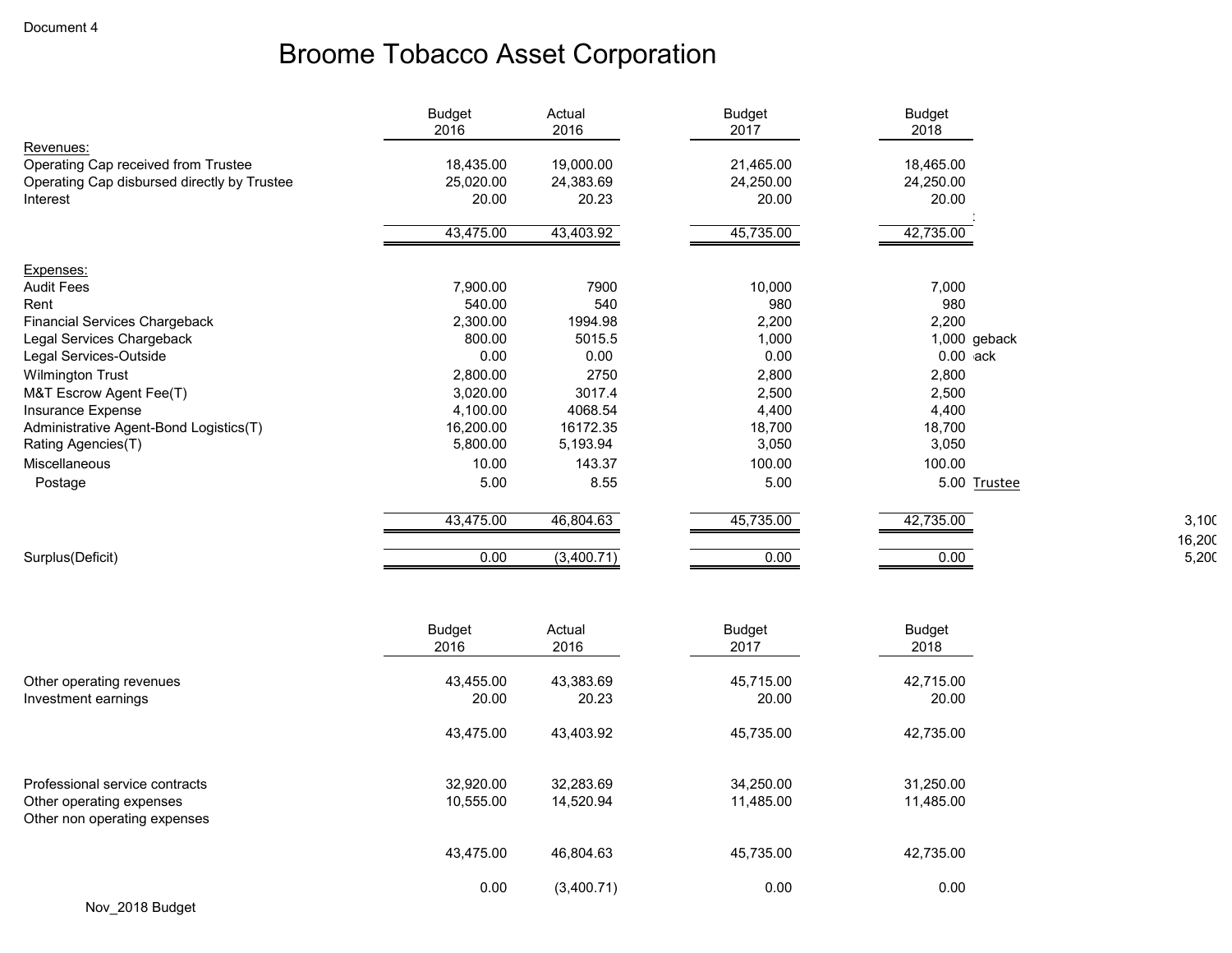|                                                          | <b>Budget</b><br>2016 | Actual<br>2016 | <b>Budget</b><br>2017 | <b>Budget</b><br>2018 |           |
|----------------------------------------------------------|-----------------------|----------------|-----------------------|-----------------------|-----------|
| Revenues:                                                |                       |                |                       |                       |           |
| Operating Cap received from Trustee                      | 18,435.00             | 19,000.00      | 21,465.00             | 18,465.00             |           |
| Operating Cap disbursed directly by Trustee              | 25,020.00             | 24,383.69      | 24,250.00             | 24,250.00             |           |
| Interest                                                 | 20.00                 | 20.23          | 20.00                 | 20.00                 |           |
|                                                          |                       |                |                       |                       |           |
|                                                          | 43,475.00             | 43,403.92      | 45,735.00             | 42,735.00             |           |
|                                                          |                       |                |                       |                       |           |
| Expenses:                                                |                       |                |                       |                       |           |
| <b>Audit Fees</b><br>Rent                                | 7,900.00<br>540.00    | 7900<br>540    | 10,000<br>980         | 7,000<br>980          | 7,000.00  |
| <b>Financial Services Chargeback</b>                     | 2,300.00              | 1994.98        | 2,200                 | 2,200                 | 980.00    |
| Legal Services Chargeback                                | 800.00                | 5015.5         | 1,000                 | 1,000                 | 2,200.00  |
| Legal Services-Outside                                   | 0.00                  | 0.00           | 0.00                  | 0.00                  | 1,000.00  |
| <b>Wilmington Trust</b>                                  | 2,800.00              | 2750           | 2,800                 | 2,800                 | 2,800.00  |
| M&T Escrow Agent Fee(T)                                  | 3,020.00              | 3017.4         | 2,500                 | 2,500                 | 4,400.00  |
| Insurance Expense                                        | 4,100.00              | 4068.54        | 4,400                 | 4,400                 | 120.00    |
| Administrative Agent-Bond Logistics(T)                   | 16,200.00             | 16172.35       | 18,700                | 18,700                |           |
| Rating Agencies(T)                                       | 5,800.00              | 5,193.94       | 3,050                 | 3,050                 | 18,500.00 |
| <b>Miscellaneous</b>                                     | 10.00                 | 143.37         | 100.00                | 100.00                |           |
| Postage                                                  | 5.00                  | 8.55           | 5.00                  | 5.00                  |           |
|                                                          |                       |                |                       |                       |           |
|                                                          | 43,475.00             | 46,804.63      | 45,735.00             | 42,735.00             | 2,500.00  |
|                                                          |                       |                |                       |                       | 18,541.28 |
| Surplus(Deficit)                                         | 0.00                  | (3,400.71)     | 0.00                  | 0.00                  | 3,013.76  |
|                                                          |                       |                |                       |                       | 24,055.04 |
|                                                          |                       |                |                       |                       |           |
|                                                          | <b>Budget</b>         | Actual         | <b>Budget</b>         | <b>Budget</b>         |           |
|                                                          | 2016                  | 2016           | 2017                  | 2018                  |           |
|                                                          |                       |                |                       |                       |           |
| Other operating revenues                                 | 43,455.00             | 43,383.69      | 45,715.00             | 42,715.00             |           |
| Investment earnings                                      | 20.00                 | 20.23          | 20.00                 | 20.00                 |           |
|                                                          |                       |                |                       |                       |           |
|                                                          | 43,475.00             | 43,403.92      | 45,735.00             | 42,735.00             |           |
|                                                          |                       |                |                       |                       |           |
| Professional service contracts                           | 32,920.00             | 32,283.69      | 34,250.00             | 31,250.00             |           |
| Other operating expenses<br>Other non operating expenses | 10,555.00             | 14,520.94      | 11,485.00             | 11,485.00             |           |
|                                                          |                       |                |                       |                       |           |
|                                                          | 43,475.00             | 46,804.63      | 45,735.00             | 42,735.00             |           |
|                                                          |                       |                |                       |                       |           |
|                                                          | 0.00                  | (3,400.71)     | 0.00                  | 0.00                  |           |
| Nov 2018 Budget                                          |                       |                |                       |                       |           |